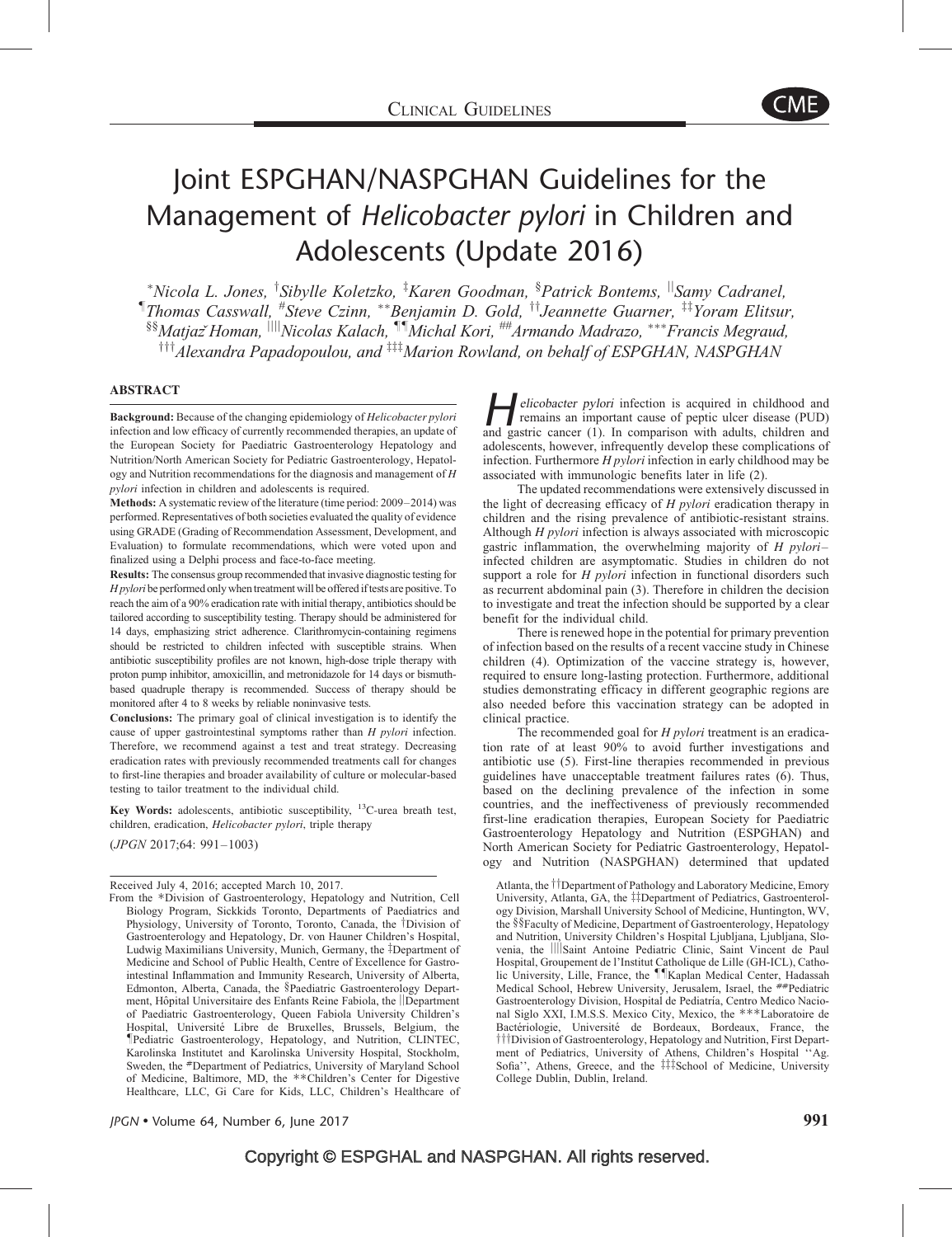#### <span id="page-1-0"></span>TABLE 1. Guideline recommendations

Synopsis of recommendations

- 1. We recommend that the primary goal of clinical investigation of gastrointestinal symptoms should be to determine the underlying cause of the symptoms and not solely the presence of H pylori infection.
- 2a. We recommend that during endoscopy additional biopsies for RUT and culture should only be taken if treatment is likely to be offered if infection is confirmed.
- 2b. We suggest that if  $H$  pylori infection is an incidental finding at endoscopy, treatment may be considered after careful discussion of the risks and benefits of  $H$ pylori treatment with the patient/parents.
- 2c. We recommend against a "test and treat" strategy for H pylori infection in children.
- 3. We recommend that testing for H pylori be performed in children with gastric or duodenal ulcers. If H pylori infection is identified then treatment should be advised and eradication be confirmed.
- 4. We recommend against diagnostic testing for H pylori infection in children with functional abdominal pain.
- 5a. We recommend against diagnostic testing for H pylori infection as part of the initial investigation in children with iron deficiency anemia.
- 5b. We suggest that in children with refractory IDA in which other causes have been ruled out, testing for H pylori during upper endoscopy may be considered. 6. We suggest that noninvasive diagnostic testing for H pylori infection may be considered when investigating causes of chronic immune thrombocytopenic purpura (ITP).
- 7. We recommend against diagnostic testing for H *pylori* infection when investigating causes of short stature.
- 8. We recommend that before testing for H pylori, waiting at least 2 weeks after stopping proton pump inhibitor (PPI) and 4 weeks after stopping antibiotics.
- 9a. We recommend that the diagnosis of H pylori infection should be based on either (a) histopathology (H pylori–positive gastritis) plus at least 1 other positive biopsy-based test or (b) positive culture.
- 9b. We recommend that for the diagnosis of H pylori infection at upper gastrointestinal endoscopy, at least 6 gastric biopsies be obtained.
- 10. We recommend against using antibody-based tests (IgG, IgA) for H pylori in serum, whole blood, urine, and saliva in the clinical setting.
- 11. We recommend that antimicrobial sensitivity be obtained for the infecting H pylori strain (s), and eradication therapy tailored accordingly.
- 12. We recommend that the effectiveness of first-line therapy be evaluated in national/regional centers.
- 13. We recommend that the physician explain to the patient/family the importance of adherence to the anti– $H$  pylori therapy to enhance successful eradication.
- 14. We recommend first-line therapy for *H pylori* infection as listed in [Table 2](#page-3-0).
- 15. We recommend that the outcome of anti–H pylori therapy be assessed at least 4 weeks after completion of therapy using one of the following tests. (a) The  $^{13}$ C-urea breath ( $^{13}$ C-UBT) test or (b) a 2-step monoclonal stool antigen test.
- 16. We recommend that when H pylori treatment fails, rescue therapy should be individualized considering antibiotic susceptibility, the age of the child, and available antimicrobial options.

 $IDA = iron deficiency anemia; RUT = rapid urease test.$ 

guidelines for H pylori infection in children and adolescents were required.

These guidelines apply only to pediatric patients, defined as children and adolescents below 18 years of age. Recommendations for children and adolescents may differ from recent guidelines for adults because of a different risk-benefit ratio depending on age and the fact that some antibiotics are not released or licensed for the pediatric population. The guidance in this document does not indicate an exclusive course of treatment or serve as a standard of medical care. Variations, taking into account individual and national circumstances, may be appropriate. This applies particularly to developing countries with high  $H$  *pylori* infection rates in children and adolescents and with limited resources for health care.

# **METHODS**

# Scope and Purpose

Joint ESPGHAN/NASPGHAN guidelines were developed for the management of  $H$  *pylori* infection in children and adolescents in 2009 and published in 2011 [\(6\).](#page-11-0) Based on new clinical knowledge and in particular, increasing challenges with eradication therapy, NASP-GHAN and ESPGHAN agreed to review the current literature to provide updated guidelines for the management of H pylori infection in the pediatric population in North America and Europe.

## Literature Review

A systematic literature search using PubMed, MEDLINE, EMBASE, Cochrane Library, and Scopus databases between October 1, 2009 to September 2014 using the following MESH terms ((''Adolescent''[Mesh] OR ''Child''[Mesh] OR ''Infant''[Mesh] OR ''Minors''[Mesh] OR ''Pediatrics''[Mesh]) AND (''Helicobacter pylori''[Mesh] OR ''Helicobacter Infections''[Mesh])) (K.G.). Studies were restricted to humans and conference abstracts and non-English literature were excluded.

# Review, Grading of Evidence, and Consensus Process

The consensus group consisted of an international group of experts including pediatric gastroenterologists, clinical

Address correspondence and reprint requests to Dr Sibylle Koletzko, MD, PhD, Hauner Children's Hospital, Munich Medical Centre, Ludwig Maximilians University, Lindwurmstr. 4, 80337 Munich, Germany (e-mail: [sibylle.koletzko@med.uni-muenchen.de\)](mailto:sibylle.koletzko@med.uni-muenchen.de).

This article has been developed as a Journal CME Activity by NASPGHAN. Visit [http://www.naspghan.org/content/59/en/Continuing-](http://www.naspghan.org/content/59/en/Continuing-Medical-Education-CME)[Medical-Education-CME](http://www.naspghan.org/content/59/en/Continuing-Medical-Education-CME) to view instructions, documentation, and the complete necessary steps to receive CME credit for reading this article.

Drs Jones and Koletzko contributed equally to this article The authors report no conflicts of interest..

Copyright  $\circ$  2017 by European Society for Pediatric Gastroenterology, Hepatology, and Nutrition and North American Society for Pediatric Gastroenterology, Hepatology, and Nutrition

DOI: [10.1097/MPG.0000000000001594](http://dx.doi.org/10.1097/MPG.0000000000001594)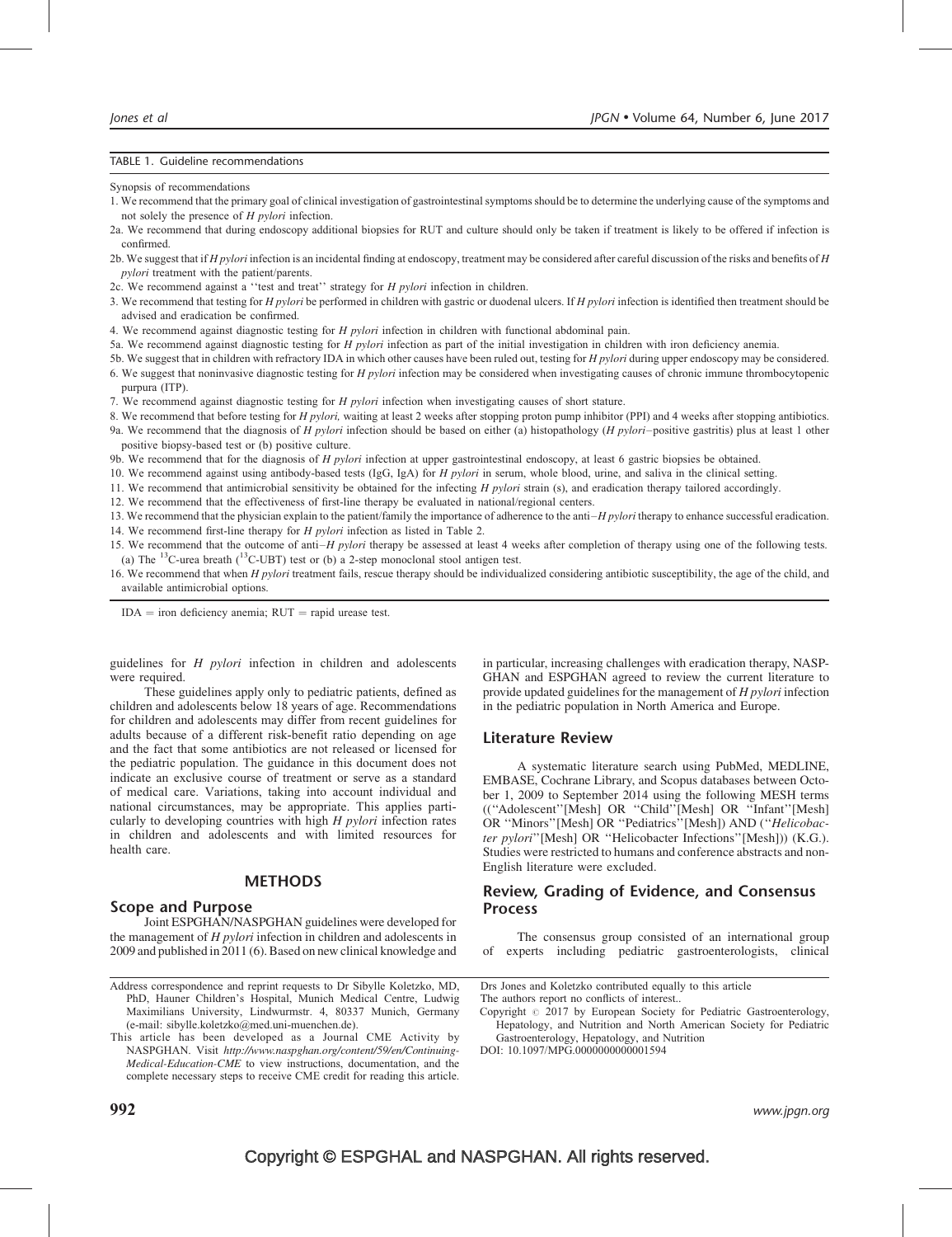epidemiologists, pathologists, and microbiologists. Each member of the consensus group provided disclosure of potential conflict of interest for 24 months prior using the societies' conflict of interest Web-based platforms. The consensus group was divided into 4 working groups (who to test, how to test, who to treat, and how to treat). Each working group reviewed the literature for their assigned topic and produced tables that rated the quality of evidence and strength of the recommendations using GRADE (Grading of Recommendation Assessment, Development, and Evaluation) [\(7\)](#page-11-0). There were 2 levels of recommendations: strong or weak. The quality of evidence for each statement was graded as high, moderate, or low (A, B, and C). For most of the pediatric studies the evidence was low. In the absence of high-level evidence in the pediatric literature, studies in adults were considered and extrapolation performed, when appropriate. The tables and the referenced literature as full papers were made available to all authors on the Web-based guideline platform. The working groups developed initial recommendations based on the evidence. The entire group then voted anonymously on the initial statements using the Webbased platform. Suggestions for changes to the statements were incorporated and the statements were voted upon a second time before the face-to-face meeting.

In May 2015, a one-day, face-to-face meeting was held in Amsterdam. At the meeting, representatives from each of the groups presented the relevant data, the GRADE recommendations were reviewed, and inclusion and wording of the statements finalized. Lastly, the consensus group voted on their level of agreement with each of the statements. A statement was accepted if there was >75% agreement. Per the GRADE system, ''we recommend'' was employed if the assigned strength of the recommendation was strong while ''we suggest'' was employed if the strength of the recommendation was weak or conditional.

# Manuscript

Each of the working groups provided a summary of the written background evidence for the statements, which was then used to draft the initial manuscript by the co-chairs (N.L.J., S.K.). The manuscript was circulated to the consensus group for revisions and then to the members of ESPGHAN and NASPGHAN before submission for publication.

# Funding Sources

ESPGHAN and NASPGHAN were the sole funding sources for the development of the guidelines.

# Recommendations

[Table 1](#page-1-0) provides a synopsis of the new recommendations. Listed below are the individual recommendations, the GRADE rating, voting results, and a discussion of the supporting evidence. Practical practice points are included for each recommendation to aid the physician in management decisions for the individual patient.

Recommendation 1: We recommend that the primary goal of clinical investigation of gastrointestinal symptoms should be to determine the underlying cause of the symptoms and not solely the presence of  $H$ pylori infection.

GRADE: This statement reflects consensus opinion on the philosophy of care for children rather than

evidence. Therefore, a GRADE rating was not assigned. Agreement: 100%.

# Practice Point

1. In the absence of PUD herein defined as gastric or duodenal ulceration or erosions, eradication of H pylori infection is not expected to result in improvement of symptoms.

# COMMENT:

Since the last guidelines in 2009 [\(6\),](#page-11-0) no new data support a role for H pylori infection as a cause of symptoms in the absence of PUD. In cases of abdominal pain in which an organic cause is considered, a diagnostic upper endoscopy rather than noninvasive testing for  $H$  *pylori* should be performed. This recommendation remains unchanged from the previous guidelines.

# Recommendation 2a:

We recommend that during endoscopy additional biopsies for rapid urease test (RUT) and culture should only be taken if treatment is likely to be offered if infection is confirmed.

GRADE: As there are no specific studies addressing this statement, no GRADE was assigned. Agreement: 86%.

Recommendation 2b:

We suggest that if  $H$  pylori infection is an incidental finding at endoscopy, treatment may be considered following careful discussion with the patient/parents. GRADE: Weak recommendation. Quality of evidence: low. Agreement: 86%.

# Practice Points

- 1. If during endoscopy antral nodularity without mucosal lesions (gastric or duodenal erosions/ulcer) is visualized, biopsies for RUT and culture to diagnose H pylori infection and guide treatment should only be taken by the endoscopist if treatment is likely to be offered upon confirmation of infection.
- 2. Upon offering anti–H pylori treatment to children without PUD (as outlined in [Tables 2–4\), physicians should explain that H](#page-3-0) [pylori infection is not likely to be the cause of the symptoms, and](#page-3-0) [therefore H pylori treatment would not be expected to cure their](#page-3-0) [symptoms. Discussion with parents or older children should](#page-3-0) [include the potential risk of developing complications related to](#page-3-0) [infection \(PUD, gastric cancer\) later in life weighed against the](#page-3-0) [potential risks of treatment \(eg, treatment failure, adverse](#page-3-0) [effects of antibiotic use such as diarrhea, cramps, or negative](#page-3-0) [alterations to the gut microbiome\).](#page-3-0)

# COMMENT:

Diagnostic investigation for  $H$  *pylori* in children is justified only in cases in which the expected benefits outweigh the costs and risks of testing and subsequent treatment. Based on current evidence, treatment to eliminate  $H$  pylori infection is not expected to improve symptoms in children, except in cases of PUD [\(2\).](#page-11-0) Therefore, if peptic lesions are not clinically suspected or identified by endoscopy, invasive diagnostic testing for the sole purpose of detecting H pylori infection should not be undertaken.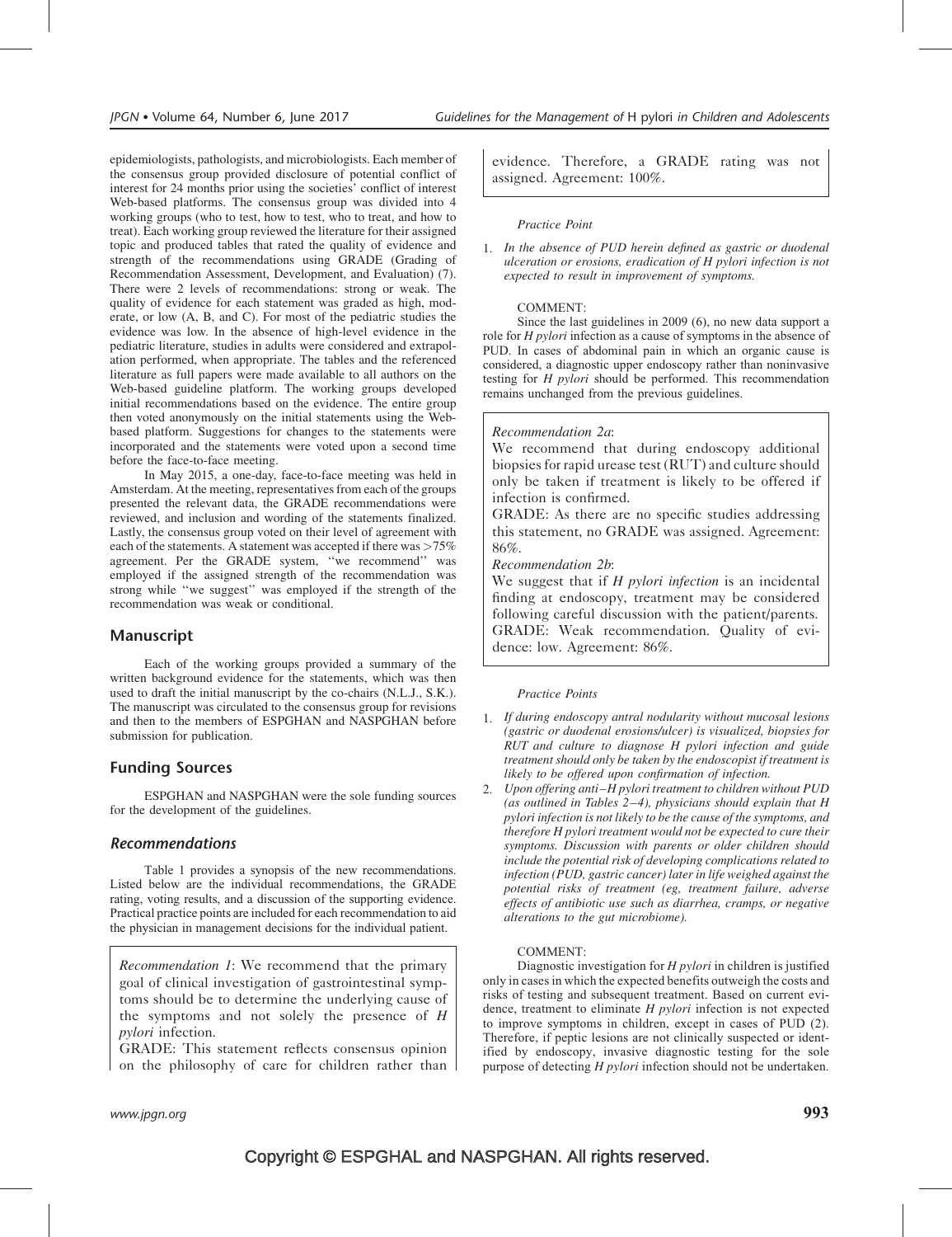<span id="page-3-0"></span>

| TABLE 2. Recommended options for first-line therapy for H pylori infection |                                                                                                                    |  |  |
|----------------------------------------------------------------------------|--------------------------------------------------------------------------------------------------------------------|--|--|
| <i>H pylori</i> antimicrobial susceptibility                               | Suggested treatment                                                                                                |  |  |
| Known                                                                      |                                                                                                                    |  |  |
| Susceptible to CLA and to MET                                              | PPI-AMO-CLA 14d with standard dose <sup>*</sup> (Table 4)                                                          |  |  |
| Resistant to CLA, susceptible to MET                                       | PPI-AMO-MET 14d or bismuth-based <sup>†</sup>                                                                      |  |  |
| Resistant to MET, susceptible to CLA                                       | PPI-AMO-CLA 14d or bismuth-based <sup>†</sup>                                                                      |  |  |
| Resistant to CLA and to MET                                                | PPI-AMO-MET 14d with high dose for amoxicillin (Table 5) or bismuth-based <sup><math>\dagger,\ddagger</math></sup> |  |  |
| Unknown                                                                    |                                                                                                                    |  |  |
|                                                                            | High-dose (Table 5) PPI-AMO-MET 14d or bismuth-based <sup>†,<math>\ddagger</math></sup>                            |  |  |

 $AMO =$  amoxicillin;  $CLA =$  clarithromycin; MET = metronidazole; PPI = proton pump inhibitor.

Or sequential therapy for 10d (see recommendation 14).

<sup>†</sup>In the case of penicillin allergy: if the strain is susceptible to CLA and MET, use standard dose triple therapy with MET in place of AMO; if the strain is resistant to CLA, then use bismuth-based therapy with tetracycline instead of AMO if older than 8 years.

<sup>T</sup>Or concomitant therapy (PPI-AMO-MET-CLA) for 14d (see comment on concomitant therapy in recommendation 14).

H pylori–associated gastritis may, however, be an incidental histopathologic finding during upper endoscopy performed for unrelated indications such as the diagnosis of inflammatory bowel disease, or celiac disease, especially in areas with a high prevalence of infection. The finding of  $H$  *pylori*-associated gastritis without duodenal or gastric mucosal lesions poses a dilemma for the pediatric gastroenterologist about whether to recommend eradication treatment. H pylori–associated gastritis without PUD, rarely gives rise to symptoms or progresses to more serious disease complications during childhood [\(2\)](#page-11-0). The lower risk of complications in children may be in part explained by a different immune response toward the infection. In comparison with adults, gastric biopsies obtained from children infected with H pylori show a decrease in inflammation. In addition, an increase in the number of immunosuppressive T regulatory (Treg) cells along with an antiinflammatory IL-10 instead of a proinflammatory IL-17 cytokine response is detected [\(8,9\)](#page-11-0).

In addition, in high-prevalence communities the reinfection rate in young children after successful eradication may be

| TABLE 3. Standard dosing regimen |                     |                     |                     |  |  |
|----------------------------------|---------------------|---------------------|---------------------|--|--|
| Drug                             | Bodyweight<br>range | Morning<br>dose, mg | Evening<br>dose, mg |  |  |
| $PPI^*$                          | $15 - 24$ kg        | 20                  | 20                  |  |  |
|                                  | $25 - 34$ kg        | 30                  | 30                  |  |  |
|                                  | $>35$ kg            | 40                  | 40                  |  |  |
| Amoxicillin                      | $15 - 24$ kg        | 500                 | 500                 |  |  |
|                                  | $25 - 34$ kg        | 750                 | 750                 |  |  |
|                                  | $>35$ -kg           | 1000                | 1000                |  |  |
| Clarithromycin                   | $15 - 24$ kg        | 250                 | 250                 |  |  |
|                                  | $25 - 34$ kg        | 500                 | 250                 |  |  |
|                                  | $>35$ kg            | 500                 | 500                 |  |  |
| Metronidazole                    | $15 - 24$ kg        | 250                 | 250                 |  |  |
|                                  | $25 - 34$ kg        | 500                 | $250^{\dagger}$     |  |  |
|                                  | $>35$ kg            | 500                 | 500                 |  |  |
| $Bismuth^{\ddagger}$             | $<$ 10 years        | 262 QID             |                     |  |  |
|                                  | $>10$ years         | 524 OID             |                     |  |  |

 $PPI =$  proton pump inhibitor.

The doses of the different proton pump inhibitors are not equivalent. See comment on PPI in recommendation 14.

<sup>†</sup>If oral suspension of metronidazole is employed, the dose can be divided to be equal every 12 hours.

<sup>‡</sup>Bismuth in the United States and Canada comes as bismuth subsalicylate.

significant. A study from Bolivia in a high-prevalence, low-income population showed a reinfection rate 1 year after successful therapy of 20% in children younger than 10 years, compared to 8% in older children and adolescents [\(10\).](#page-11-0) These figures are higher than reinfection rates in adults patients living in high-prevalence countries in Latin America (11% reinfection rate after 1 year) [\(11\)](#page-11-0) or children and adolescents living in a low-prevalence country like Germany (2.3% per year) [\(12\)](#page-11-0).

The risk of H *pylori*–associated cancer or mucosaassociated lymphoid tissue-lymphoma during childhood is extremely low in Europe and North America. The risk/benefit ratio may vary in different regions. In areas with a high rate of gastric cancer such as China or Japan, the benefits of treatment to reduce the risk of gastric cancer development may outweigh the risks of treatment [\(13\).](#page-11-0) In Western countries there is epidemiologic evidence that H pylori infection, especially in young children, may be associated with a reduced prevalence of allergic disease  $(14–18)$ . Higher prevalence of *H pylori* infection may, however, be a surrogate marker for host demographics that could confer protection against autoimmunity and allergy. Therefore, although there is evidence for a causal relationship in mouse models of asthma and inflammation [\(18\),](#page-11-0) prospective randomized intervention studies in humans are needed to demonstrate a causal relationship. There are currently no good biomarkers to identify the small number of individuals that will go on to develop more severe sequelae of infection later in life. Thus, the decision to treat  $H$ pylori–associated gastritis in the absence of PUD when found as an incidental finding at upper endoscopy should be carefully discussed with the patient and family taking into consideration the potential risk and benefits of treatment in the individual patient.

Recommendation 2c: We recommend against a ''test and treat" strategy for H pylori infection in children. GRADE: Strong recommendation. Quality of evidence: low (indirect). Agreement: 100%.

#### Practice Points

• The goal of clinical investigation is to detect the cause of the child's symptoms. Since current evidence indicates that H pylori infection does not cause symptoms in the absence of PUD, performing a noninvasive test to detect infection and treat if the test is positive is not warranted.

 $994$  www.jpgn.org www.jpgn.org www.jp $\,$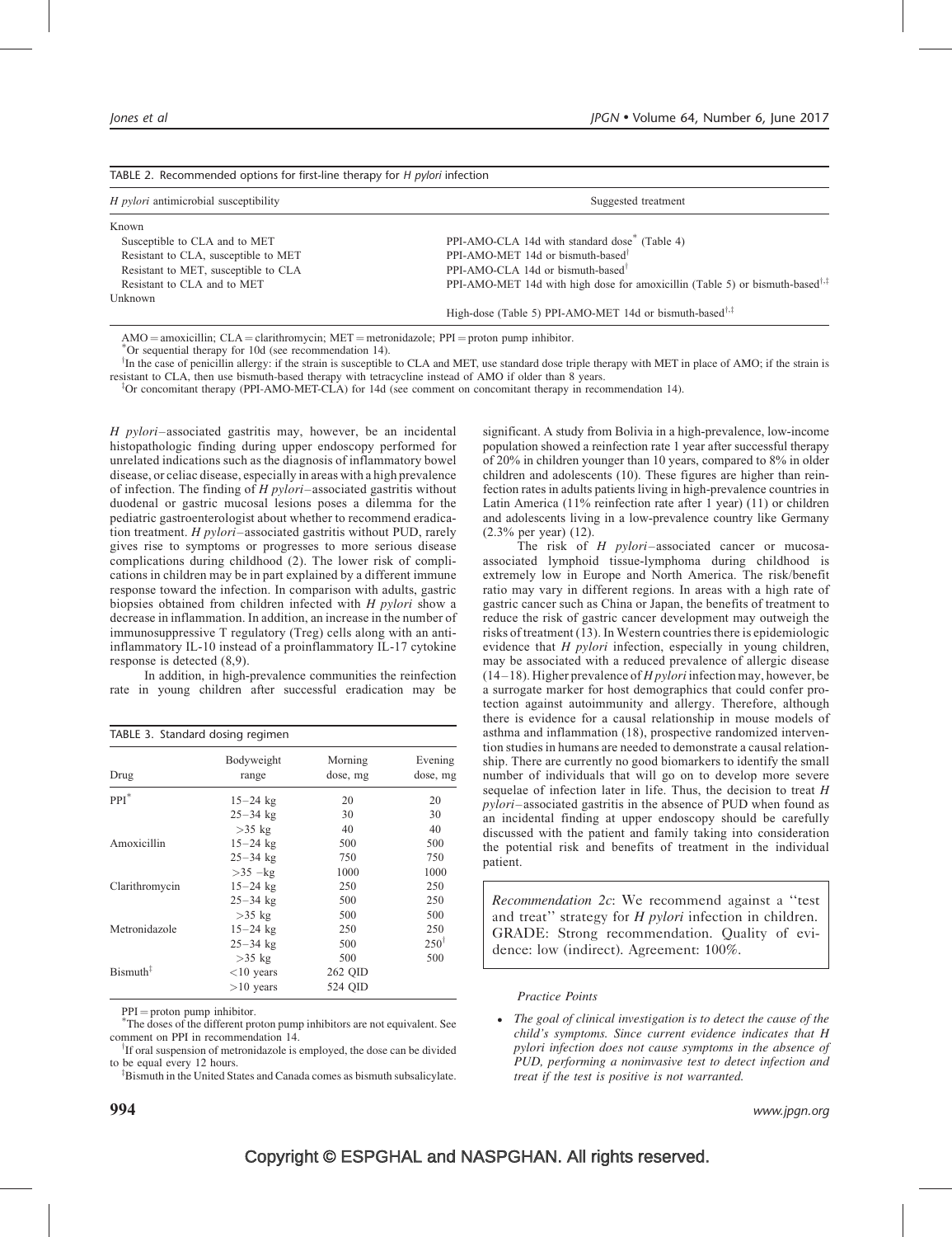<span id="page-4-0"></span>

| TABLE 4. High dosing regimen for amoxicillin |                  |                  |  |  |
|----------------------------------------------|------------------|------------------|--|--|
| Bodyweight range, kg                         | Morning dose, mg | Evening dose, mg |  |  |
| $15 - 24$                                    | 750              | 750              |  |  |
| $25 - 34$                                    | 1000             | 1000             |  |  |
| >35                                          | 1500             | 1500             |  |  |

### COMMENT:

Since the last guidelines in 2009, there is no evidence to support a "test and treat" strategy for H pylori infection in children. Therefore, this recommendation against noninvasive testing and treating in case of positive results remains unchanged from the previous guidelines.

Recommendation 3: We recommend that testing for H pylori be performed in children with gastric or duodenal PUD. If H pylori infection is identified then treatment should be administered and eradication confirmed.

GRADE: Strong recommendation. Quality of evidence: high. Agreement: 100%.

#### Practice Points

- Although H pylori infection is only one of several causes of gastric or duodenal erosions/ulceration in children, it is a treatable condition. Eradication of infection prevents ulcer recurrence. If erosions, ulcers, or scarring are visualized during upper endoscopy, biopsies (as outlined in Recommendation 9) should be taken to identify the presence of H pylori infection.
- Proton pump inhibitor (PPI) monotherapy may be continued after eradication therapy for another 2 to 4 weeks in patients with PUD.
- Successful H pylori eradication is associated with cure of PUD and very low risk of relapse. Therefore monitoring the success of therapy is mandatory in these patients 4 to 6 weeks after stopping antibiotics and at least 2 weeks after stopping PPI therapy. In case of eradication failure,

TABLE 5. Rescue therapies in pediatric patients who failed therapy

the patient should receive rescue therapy as outlined in Table 5.

- Intake of acid-suppressive drugs and antibiotics decrease the sensitivity of all biopsy-based tests for H pylori (see recommendation 8). Before endoscopy an accurate history for drug intake during the previous 4 weeks should be obtained from the child and caregivers.
- Active bleeding decreases the sensitivity of biopsy-based tests for infection.
- If false-negative results of invasive tests are suspected due to drug intake or active bleeding, noninvasive tests may be helpful to determine whether the ulcer may be related to H pylori infection.
- Successful H pylori eradication is associated with long-term cure of PUD in children. Therefore monitoring the success of therapy 4 to 6 weeks after stopping therapy and re-treatment in case of failure is mandatory in these patients.

#### COMMENT:

Although the rates of  $H$  *pylori* infection are declining, infection still remains an important cause of PUD [\(19\).](#page-11-0) Furthermore, eradication of infection is associated with long-term cure of PUD in children.

In the previous joint guidelines, a weak recommendation for testing for H pylori infection in the setting of a first-degree relative with gastric cancer was included [\(6\).](#page-11-0) As there remains no evidence for this recommendation, and the question rarely arises in clinical pediatric gastroenterology practice, it was decided to remove this recommendation from the current guidelines.

#### Recommendation 4

We recommend against diagnostic testing for H pylori infection in children with functional abdominal pain disorders.

GRADE: Strong recommendation. Quality of evidence: high. Agreement: 100%.

#### Practice Points

 Children with recurrent abdominal pain without any alarm signs or symptoms most likely have functional pain independent of H pylori status.

|                | Initial antibiotic susceptibility               | Past treatment regimen                                 | Rescue treatment                                                                                                                             |
|----------------|-------------------------------------------------|--------------------------------------------------------|----------------------------------------------------------------------------------------------------------------------------------------------|
|                | Clarithromycin and metronidazole<br>susceptible | Triple therapy using amoxicillin and<br>clarithromycin | Triple therapy using amoxicillin and metronidazole                                                                                           |
|                |                                                 | Triple therapy using amoxicillin<br>and metronidazole  | Triple therapy using amoxicillin and clarithromycin                                                                                          |
| 2              | Clarithromycin and metronidazole<br>susceptible | Sequential therapy                                     | Consider performing a second endoscopy and use<br>a tailored treatment for 14d; or treat like<br>double resistance (Table 2) <sup>*</sup>    |
| 3              | Clarithromycin resistant                        | Triple therapy using metronidazole                     | Treat like double resistance (Table 2) <sup>*</sup>                                                                                          |
| $\overline{4}$ | Metronidazole resistant                         | Triple therapy using clarithromycin                    | Consider performing a second endoscopy and use a<br>tailored treatment for 14 days or treat like double<br>resistance (Table 2) <sup>*</sup> |
| 5              | Primary antimicrobial<br>susceptibility unknown | Triple therapy or sequential therapy                   | Consider performing a second endoscopy to assess<br>secondary antimicrobial susceptibility; or treat like<br>double resistance $(Table 2)^*$ |

- In adolescents levofloxacin or tetracycline may be considered.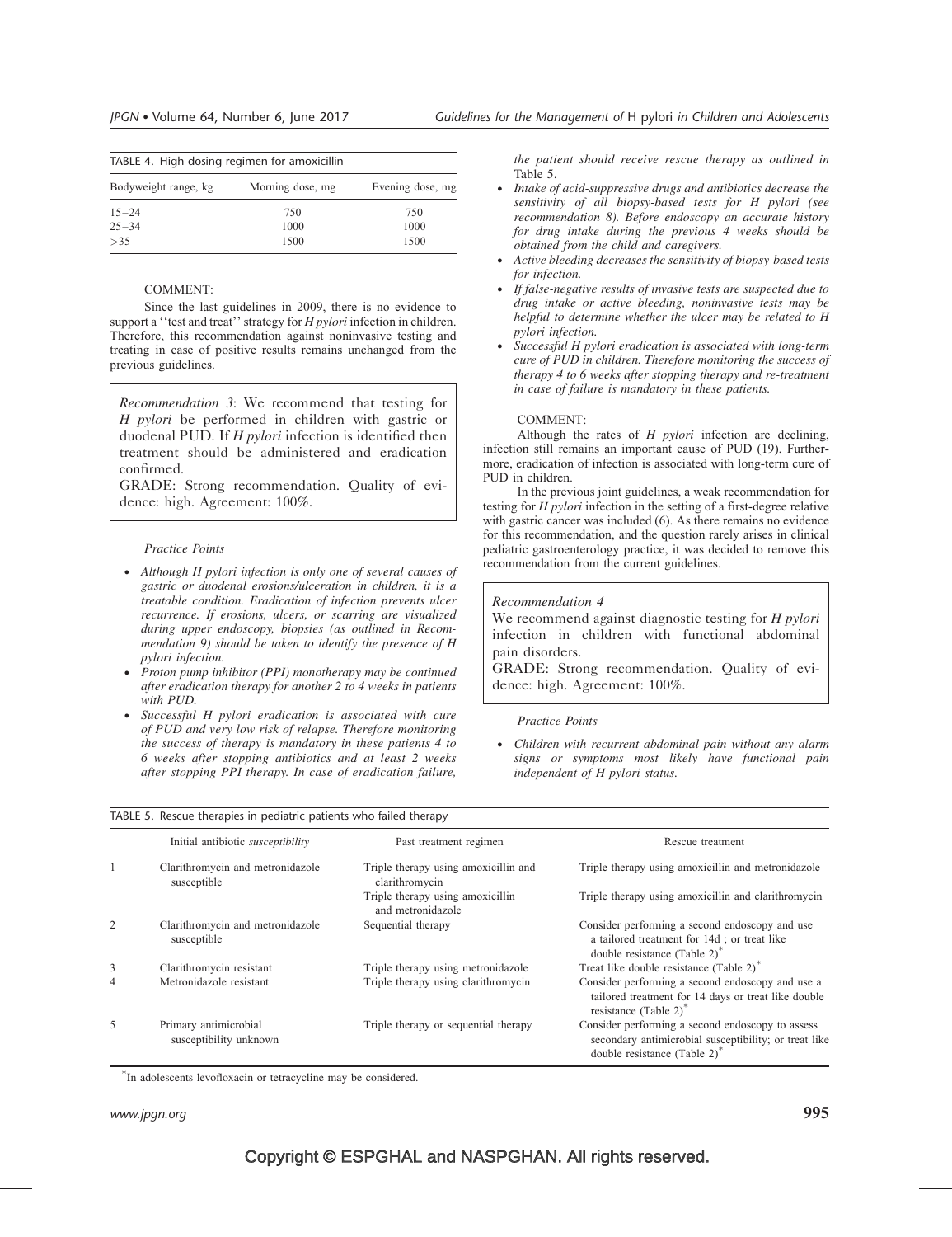- Alarm signs include persistent right upper or right lower quadrant pain, dysphagia, odynophagia, persistent vomiting, gastrointestinal blood loss, involuntary weight loss, deceleration of linear growth, delayed puberty, unexplained fever, and a family history of inflammatory bowel disease, celiac disease, or PUD [\(20\)](#page-11-0).
- A positive noninvasive test may induce anxiety in children with functional pain or their parents with the consequence of referral for upper endoscopy. Therefore, diagnostic testing for the infection should not be undertaken in these children.

# COMMENT:

Treatment to eliminate H pylori infection is not expected to improve symptoms in children, except in cases of PUD. Therefore, in children fulfilling the Rome criteria for functional abdominal pain diagnostic testing (noninvasive or invasive) for H pylori infection should not be undertaken [\(21–26\).](#page-11-0) In the absence of alarm signs or symptoms, recent updated recommendations from the committee for ROME IV did not identify compelling evidence to support upper endoscopy as part of the diagnostic work up [\(20\)](#page-11-0), discussed in comments section for recommendations 2a and 2b.

# Recommendation 5a

We recommend against diagnostic testing for H pylori infection as part of the initial investigation in children with iron deficiency anemia (IDA).

GRADE: Strong recommendation. Quality of evidence: moderate. Agreement: 93%.

Recommendation 5b

We suggest that in children with refractory IDA in which other causes have been ruled out, testing for H pylori during upper endoscopy may be considered. GRADE: Weak recommendation. Quality of evidence: low. Agreement: 100%.

## Practice Points

- 1. A diagnosis of IDA is made when both anemia and iron deficiency are present.
- 2. Children with IDA should be managed according to current guidelines for the treatment of IDA considering the clinical history and age of the child.
- 3. Noninvasive testing for H pylori is not recommended as part of the initial investigation of IDA in children.
- 4. If upper endoscopy is clinically indicated in the management of IDA refractory to iron therapy, biopsies for the diagnosis of H pylori as outlined in recommendation 9 may be considered.
- 5. If H pylori infection is detected in the setting of refractory IDA, eradication therapy for H pylori should be combined with iron supplementation.
- 6. Noninvasive testing for H pylori in the case of refractory IDA is not recommended.

## COMMENT:

Children are at particular risk of IDA during the first 5 years of life because of their increased iron requirements during periods of rapid growth [\(27\).](#page-11-0) More than 300 million preschool and schoolage children worldwide are anemic due to iron deficiency [\(28\)](#page-11-0). The risk factors for IDA and H pylori are similar with many children having concomitant IDA and *H pylori* infection [\(29,30\)](#page-11-0). There is, however, no causal relationship between IDA and H pylori. Since

the last guidelines a number of methodologically well-conducted studies have examined the relationship between iron deficiency/ IDA and H pylori, and all conclude that there is no evidence for a causal relationship between IDA and  $H$  *pylori* [\(31–34\)](#page-11-0).

The possibility that IDA may be due to blood loss associated with PUD, or iron scavenging by the bacteria [\(35\)](#page-11-0) must be considered in children with refractory IDA who have not responded to initial iron supplementation therapy, rapidly relapse or who have other alarm symptoms [\(34\).](#page-11-0) If there are clinical indications for upper endoscopy it is suggested that biopsies to confirm or rule out the presence of  $H$  *pylori* infection may be considered. Since the publication of the previous guidelines there are no studies that specifically examine the relationship between refractory IDA and  $H$ pylori. One study [\(36\)](#page-11-0) that examined the effect of H pylori eradication on refractory IDA was excluded because it did not meet the inclusion criteria. Thus this recommendation remains unchanged from previous guidelines.

# Recommendation 6

We suggest that noninvasive diagnostic testing for H pylori infection may be considered when investigating causes of chronic immune thrombocytopenic purpura (ITP).

GRADE: Weak recommendation. Quality of evidence: low. Agreement: 93%.

## Practice Points

1. In the patient with chronic ITP (cITP) and thrombocytopenia, noninvasive testing to diagnose the presence of infection should be employed. If the noninvasive test is positive it has to be decided on an individual basis and depending on the platelet count whether an upper endoscopy is needed before eradication therapy.

## COMMENT:

cITP (previously idiopathic thrombocytopenic purpura) in childhood is an autoimmune disease with platelet autoantibody formation resulting in platelet destruction and thrombocytopenia (platelet count  $\langle 100 \times 10^9/\text{L} \rangle$  for at least 12 months before presentation. Since the last guidelines 2 small intervention studies reported results of treating H pylori infection in the setting of ITP in children [\(37,38\)](#page-11-0). In both of these studies, an improvement in platelet count occurred in a proportion of patients following H pylori eradication. These studies were, however, nonrandomized and included small numbers of patients with a short follow-up time. In a small, randomized controlled trial of 22 children with  $H$  pylori infection and cITP, increases in platelet counts were detected in more children in the anti-H *pylori* treatment group; however the follow-up period was short [\(39\).](#page-11-0) Thus based on these limited studies, a weak recommendation for testing and treating for H pylori infection in the patient with cITP was included in the guidelines. Additional well-designed interventional studies are, however, required to provide support for this recommendation.

# Recommendation 7

We recommend against diagnostic testing for H pylori infection when investigating causes of short stature. GRADE: strong recommendation. Quality of evidence: moderate. Agreement: 79%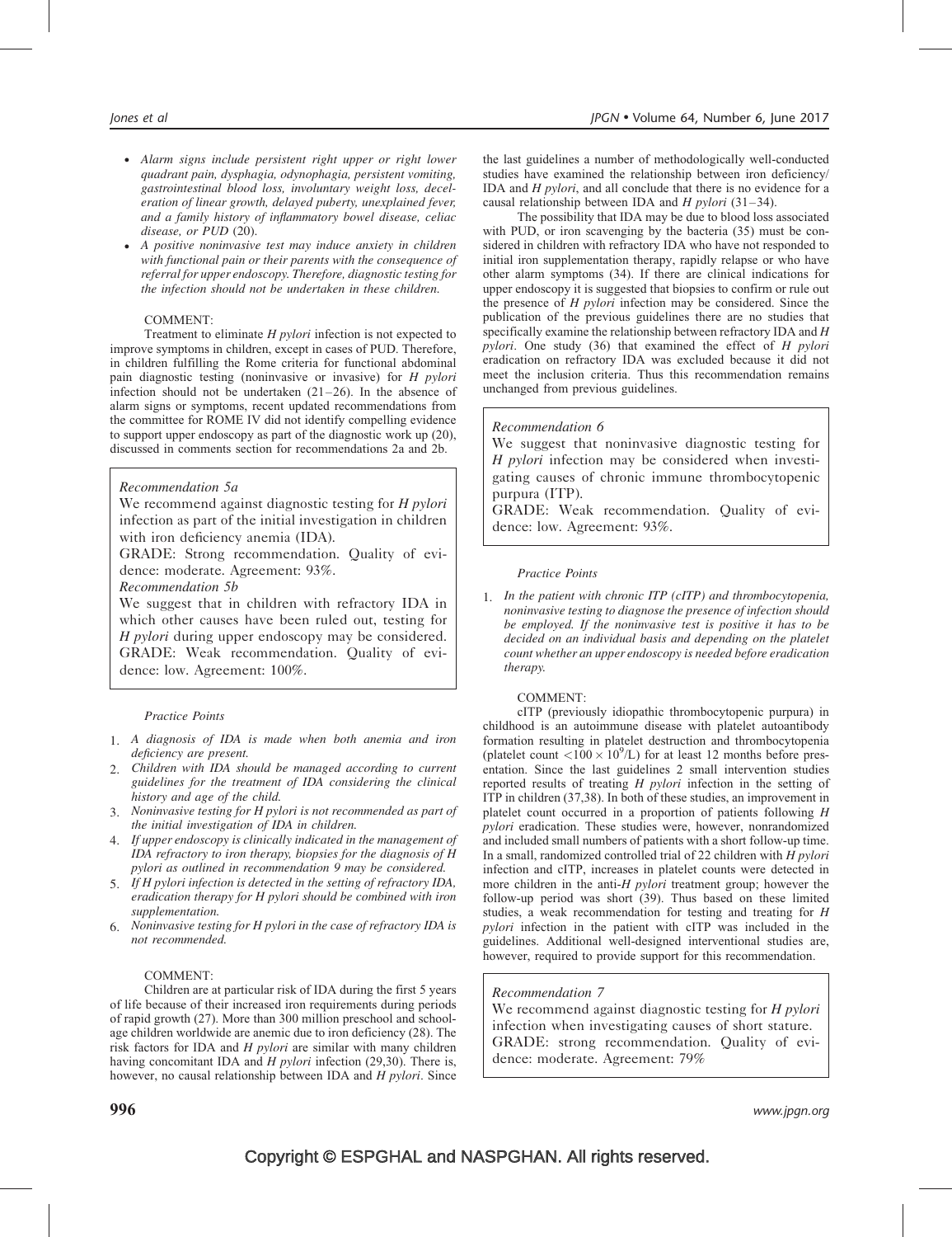# COMMENT:

The hypothesis that eliminating  $H$  pylori infection in children will prevent growth deficits has been investigated in few adequately designed studies. A few new cross-sectional studies add to the literature on associations between H pylori infection and anthropometric indicators in children [\(40–44\)](#page-11-0), with inconsistent results across studies. Epidemiological, observation or case-control studies are not designed to prove causation. Furthermore, both H pylori infection and short stature are associated with low socioeconomic status including poor nutrition. The only well-designed intervention study in the current review period was performed in children in the Colombian Andes in a setting of poor hygiene and high prevalence of both malnutrition and chronic infections [\(45,46\)](#page-12-0). Thus, further research is needed to assess the effect of offering treatment for  $H$ pylori in children with short stature in a North American or European setting.

# Recommendation 8

We recommend that before testing for H pylori, wait at least 2 weeks after stopping PPIs and 4 weeks after stopping antibiotics.

GRADE: Strong recommendation. Quality of evidence: low. Agreement: 100%.

# Practice Points

- 1. Parents and guardians should be asked about drug intake during the 4 weeks before testing.
- 2. These time intervals apply for primary testing to diagnose or exclude H pylori infection and to monitor treatment success. It applies for both invasive and noninvasive (urea breath test [UBT], stool antigen) testing.
- 3. If acid suppressive therapy cannot be discontinued for 2 weeks because of recurrence of symptoms, changing to an H2-receptor antagonist with discontinuation of the drug 2 days before testing may improve the sensitivity of the diagnostic test.
- 4. Antibiotics may suppress bacterial growth and may result in false-negative test results in all applied diagnostic methods except serology (which is not recommended).

# COMMENT:

PPI therapy may give false-negative diagnostic test results for H pylori infection due to suppression of H pylori replication [\(47\)](#page-12-0). No additional studies have been published since the last guidelines; thus, these recommendations remain the same as the previous guidelines.

# Recommendation 9a

We recommend that the diagnosis of H pylori infection should be based on either: positive culture or H pylori gastritis on histopathology with at least 1 other positive biopsy-based test.

GRADE: Strong recommendation. Quality of evidence: high. Agreement: 100%.

Recommendation 9b

We recommend that at least 6 gastric biopsies should be obtained for the diagnosis of  $H$  pylori infection during upper endoscopy.

GRADE: Strong recommendation. Quality of evidence: low. Agreement: 93%.

## Practice Points

- 1. It is recommended that the initial diagnosis of H pylori infection be performed using invasive gastric biopsy-based methods including the following:
	- a. Positive bacterial culture OR
	- b. H pylori gastritis on histopathology using the updated Sydney classification with at least 1 other positive test such as RUT, or molecular-based assays where available, including polymerase chain reaction (PCR), or fluorescent in situ hybridization.
- 2. The initial diagnosis of H pylori infection should not be based on noninvasive tests (ie,  ${}^{13}C$ -UBT, H pylori stool antigen test) or other noninvasive methods. A positive noninvasive test, however, supports the diagnosis in cases in which positive histology is the only invasive test available.
- 3. At least 6 gastric biopsies should be taken for the initial diagnosis of H pylori infection. Two biopsies should be obtained from the antrum and 2 biopsies from the corpus for the histopathological evaluation applying the updated Sydney classification [\(48\)](#page-12-0), at least 1 biopsy from the antrum and 1 from the corpus for culture (if available) and at least 1 biopsy for any additional diagnostic tests from the antrum (rapid-urease, or molecular-based assays).
- 4. In the course of upper gastrointestinal bleeding, false-negative results of gastric biopsy-based methods can occur, that is, histopathology, culture, or RUT. Molecular diagnostic methods may have better test accuracy in this setting [\(49,50\).](#page-12-0)
- 5. The transport of biopsies in special transport media rather than normal saline is highly recommended to enhance the success rate for culture.

# COMMENT:

These recommendations remain unchanged from previous guidelines. The current reference ''criterion standard'' for investigating H pylori–associated disease in children remains upper gastrointestinal endoscopy with biopsies for culture, histology, and RUT [\(51\)](#page-12-0). None of the available diagnostic tests have 100% accuracy. Bacterial culture is, however, 100% specific. The positive predictive value of a diagnostic test rapidly decreases if the prevalence of the infection in the population is low, which is the situation in children in most European and North American countries. Therefore, we recommend that the diagnosis of H pylori infection be based on 2 tests and not only on a positive histology. During the current review period, Seo et al [\(52\)](#page-12-0) reported the rate of RUT positivity in 255  $H$  pylori–infected children. The authors found that the sensitivity of RUT increased with age (being lowest in the 0–4-year age group) and with the number of biopsies, whereas the time of an RUT to turn positive took longer in the younger age group. The authors explain their findings by a lower bacterial density in children compared to adolescents and adults. Similar to previous findings, a recent study reported that antral nodularity remains a useful diagnostic predictor of H pylori gastritis in children [\(53\)](#page-12-0).

# Recommendation 10

We recommend against antibody-based tests (immunoglobulin G [IgG], IgA) for *H pylori* in serum, whole blood, urine, and saliva in the clinical setting.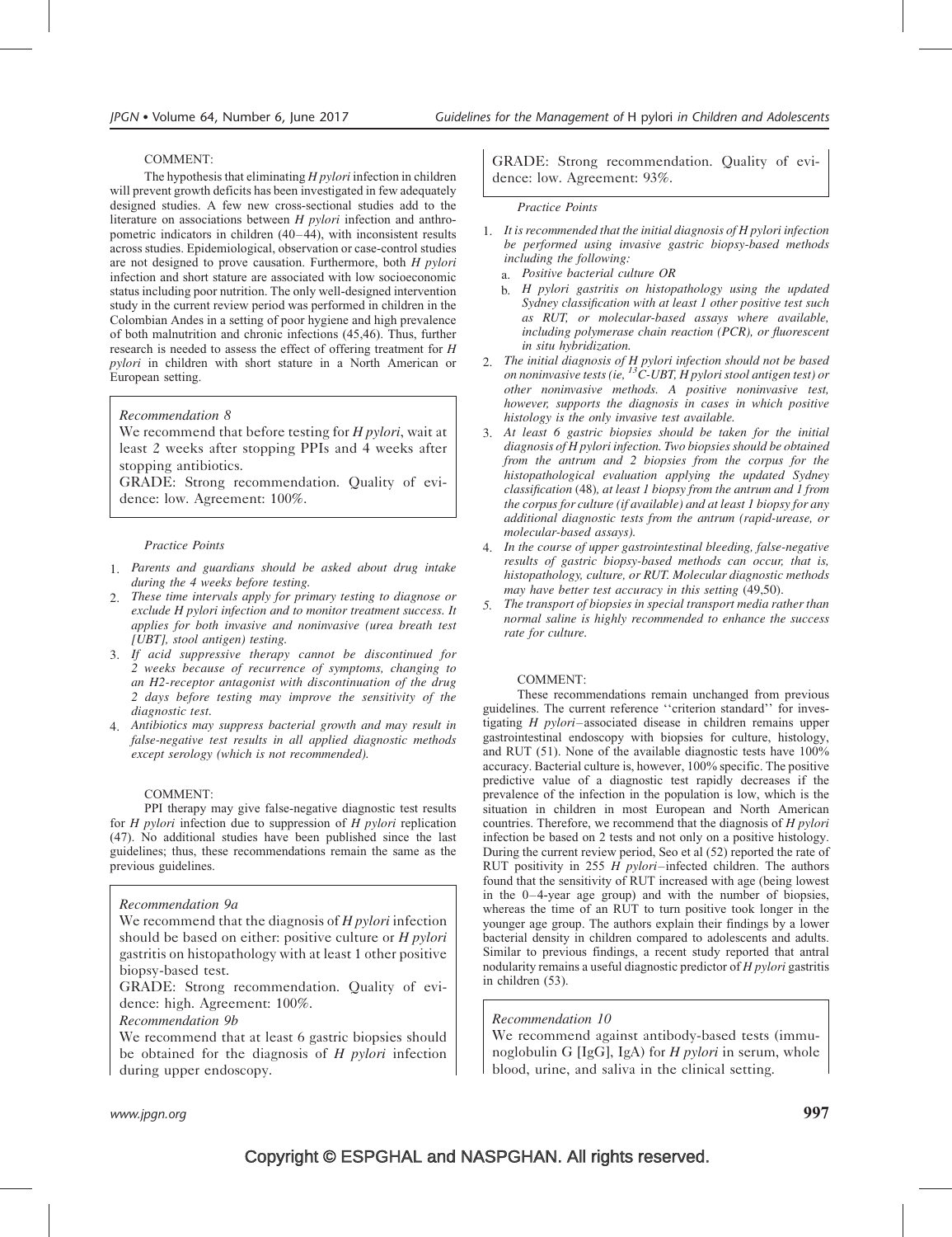GRADE: Strong recommendation. Quality of evidence: high. Agreement: 86%.

#### Practice Points

1. These antibody-based tests should not be used to detect the presence of active H pylori infection or for use in post-treatment evaluation in children or adolescents.

#### COMMENT:

These recommendations remain unchanged from previous guidelines.

## Recommendation 11

We recommend that antimicrobial susceptibility be obtained for the infecting  $H$  pylori strain(s) and, the eradication treatment tailored accordingly.

GRADE: Strong recommendation. Quality of evidence: low. Agreement: 86%.

#### Practice Points

- 1. H pylori antimicrobial susceptibility testing should be based on culture biopsy–based methods (E-test or agar dilution) or molecular biopsy–based techniques (real-time PCR, fluorescent in situ hybridization).
- 2. The transport of biopsies in special transport media will enhance the success rate for culture.
- 3. Molecular methods, especially commercially available kits based on real-time PCR, are suitable to detect H pylori and clarithromycin resistance in gastric biopsy specimens or gastric juice. At this stage these techniques cannot be recommended for detection of antibiotic resistance in stool.
- 4. To increase the sensitivity for detecting antimicrobial resistance of H. pylori strains in children colonized with different resistance patterns it is recommended that gastric biopsies for culture- and molecular-based tests be obtained from at least 2 different locations (ie, antrum and body). The biopsies can be sent to the laboratory in the same jar.

## COMMENT:

Antimicrobial resistance patterns vary depending on national/geographic regions and are a major factor in determining the success of eradication therapy [\(54–61\)](#page-12-0). Treatment failure will result in increased healthcare utilization, and likely puts the child through additional unnecessary procedures and therapies, and the associated risks. Moreover, eradication failure increases the risk of antibiotic resistance of the infecting  $H$  pylori strains, thereby reducing the likelihood of successful eradication [\(55,56\)](#page-12-0). Development of antibiotic resistance may also occur if children are on long-term antibiotics for other comorbidities.

In many countries primary clarithromycin resistance has increased to levels above the recommended threshold (15%) for use as a first-line agent for H pylori infection [\(54\).](#page-12-0) Furthermore, antibiotic resistance rates of  $H$  pylori can vary among different regions within the same country [\(58\).](#page-12-0) Thus, national/regional antibiotic resistance data could be used to guide treatment regimens for H pylori infection [\(54\)](#page-12-0). In fact, increasing antimicrobial resistance likely explains the reduction in efficacy of clarithromycin containing regimens over time. Resistance to metronidazole has

also increased in some populations and regions [\(55,60\)](#page-12-0). In addition, multiple strains with different antibiotic resistance profiles can exist within the same individual [\(62\)](#page-12-0). In adults, treatment tailored to antimicrobial susceptibility reduces the risk of treatment failure compared with empirical triple therapy [\(63\)](#page-12-0). Few comparative data including only a small number of children exist in the pediatric literature.

## Recommendation 12

We recommend that the effectiveness of first-line therapy be evaluated in national/regional centers. GRADE: Strong recommendation. Quality of evidence: low. Agreement: 100%.

#### Practice Points

1. As antimicrobial susceptibility testing is not available in all centers, we propose that national/regional effectiveness of H pylori eradication regimens in children and adolescents be evaluated if possible.

#### COMMENT:

Treatment failure of H pylori eradication regimens in routine practice is often associated with inappropriate choice of treatment regimen, poor adherence, and antimicrobial resistance. To avoid further investigations, and induction of secondary resistance in the infecting H pylori strains, a primary success rate for eradication should be more than 90% in per-protocol analysis [\(54\).](#page-12-0) This goal is not achieved in most current published treatment trials in children [\(63–68\)](#page-12-0). Therefore, benchmarking is a necessity to assess the local performance of the prescribed regimens and to minimize the risk of treatment failure. This is of particular importance in areas in which antimicrobial susceptibility testing is not available.

## Recommendation 13

We recommend that the physician explain to the family the importance of adherence to the anti– H pylori therapy to enhance successful eradication. GRADE: Strong recommendation. Quality of evidence: moderate. Agreement: 86%.

#### Practice Points

1. Patient information leaflets with individualized schedules for drug intake may improve adherence.

#### COMMENT:

Lack of adherence is a significant risk factor for failure of therapy [\(6\).](#page-11-0) A recent study published outside of the review period demonstrated that a high success rate for eradication therapy was achieved only in the subset of infected children who took at least 90% of the prescribed eradication therapy [\(67\)](#page-12-0). Recommended eradication protocols are composed of at least 3 drugs given for 10 to 14 days. In addition, therapy-related adverse effects, although mostly minor, are quite frequent. Therefore, a proper and detailed explanation of the recommended therapy, potential side effects, and importance of adherence to parents and children is critical to the success of eradication therapy.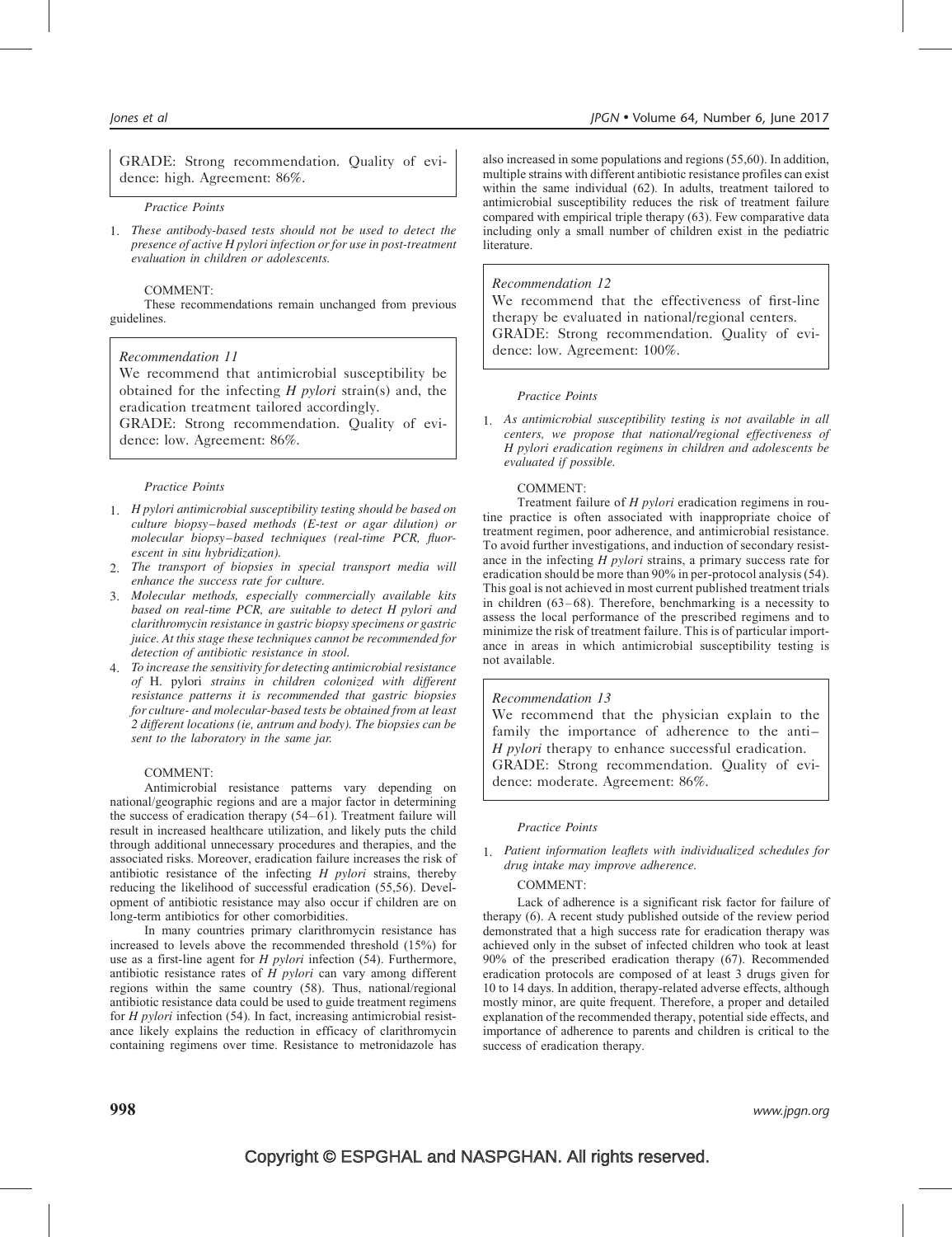# Recommendation 14

We recommend the following as first-line therapy for H pylori infection as outlined in [Table 2.](#page-3-0)

GRADE: Strong. Quality of evidence: moderate to low for suggested regimens; low for duration; Agreement: 100%.

#### Practice Points

- 1. If the strain is susceptible to clarithromycin (CLA) and to metronidazole (MET), triple therapy (PPI, amoxicillin [AMO], CLA) for 14 days is the preferred choice. In comparison with sequential therapy, this regimen will not induce resistance to metronidazole. In case of treatment failure with PPI, AMO, and CLA a switch to PPI, AMO, and MET can be made without further susceptibility testing.
- 2. Sequential therapy for 10 days (PPI with AMO for 5 days followed by PPI with CLA and MET for 5 days with doses given in [Table 3](#page-3-0)) is equally effective in patients infected with fully susceptible strains. It, however, has the disadvantage of exposing the child to 3 different antibiotics. Sequential therapy should not be given if the strain is resistant to MET or CLA, or if susceptibility testing is not available. The most recent adult guidelines recommend against the use of sequential therapy as first- or second-line therapy [\(69,70\)](#page-12-0).
- 3. Doses of PPI and antibiotics should be calculated based on the bodyweight as shown in [Table 3.](#page-3-0)
- 4. A higher degree of acid suppression improves the success rate of amoxicillin- and clarithromycin-based therapy. Younger children need a higher PPI dose per kg bodyweight compared to adolescents and adults to obtain sufficient acid suppression.
- 5. Esomeprazole and rabeprazole are less susceptible to degradation by rapid metabolizers with CYP2C19 genetic polymorphism, and therefore, may be preferred when available. Rapid metabolizers are more frequent in the Caucasian population (56%–81%) compared to Asians.
- 6. The PPI dose given in the table refers to esomeprazole and omeprazole and should be adapted if other PPIs are used. PPIs should be preferentially given at least 15 minutes before meal.
- 7. For children younger than 8 years, bismuth quadruple therapy refers to bismuth, PPI, AMO, and MET. In children older than 8 years, bismuth quadruple therapy refers to bismuth, PPI, MET, and tetracycline.
- 8. The routine addition of either single or combination probiotics to eradication therapy to reduce side effects and/or improve eradication rates is not supported by current evidence.

#### COMMENT:

Treatment success is negatively affected if the strain is resistant to one of the antibiotics used. Thus recommended therapies should be based on knowledge of antibiotic susceptibility testing (Fig. 1). If primary culture and susceptibility testing is not available, then clarithromycin-based triple therapy should not be used as part of first-line therapy due to high rates of clarithromycin resistance rates worldwide [\(55–61\).](#page-12-0)

The previous optimism for the use of 10-day sequential therapy (PPI with AMO for 5 days followed by PPI with CLA and MET for 5 days) in treatment naïve patients has now been questioned by additional studies in both children [\(64–66\)](#page-12-0) and adults [\(68\)](#page-12-0). A meta-analysis of pediatric studies concluded that a 10-day sequential therapy was superior to 7-day standard triple therapy (relative risk 1.17, 95% confidence interval: 1.071.28), but



FIGURE 1. Algorithm for selection of eradication therapy for H pylori infection in children based on knowledge of antibiotic susceptibility.  $PPI =$  proton pump inhibitor.

performed similar to 10- or 14-day triple therapy [\(65\).](#page-12-0) In an open label, prospective multicenter European study of 165 children, eradication rates with sequential therapy were only 56% when clarithromycin resistance was present [\(64\)](#page-12-0). Thus, current evidence indicates that sequential therapy should not be recommended in treatment-naïve children when antibiotic susceptibility of the infecting strain is not known. A recently published European pediatric study [\(67\)](#page-12-0) that was outside the time frame of our review and not included in our analysis, lends support to the recommendation above. In the present study, primary eradication rates with a high-dose sequential 10-day regimen in children with strains susceptible to both clarithromycin and metronidazole were 85.8% in the intention to treat analysis. In the presence of metronidazole or clarithromycin resistance these rates, however, dropped to 73.3% and 71.1%, respectively. In addition to antibiotic resistance, the other major factor affecting eradication in the present study was drug intake of <90% of the prescribed medication dose. Although there are no specific pediatric studies addressing this therapy, a 14-day tailored triple therapy is recommended when H pylori stains are resistant to 1 antimicrobial agent (eg, clarithromycin or metronidazole).

There are no new well-designed pediatric studies regarding the use of bismuth in eradication protocols since the last guidelines. One retrospective study in Korean children compared eradication rates with bismuth-based quadruple therapy including omeprazole, amoxicillin, and metronidazole for 7 days with standard triple therapy consisting of omeprazole, amoxicillin, and clarithromycin for 14 days [\(71\).](#page-12-0) Bismuth-based quadruple therapies had higher eradication rates than standard triple therapy, particularly in the more recent era of 2010 to 2012. Recent meta-analyses in adult subjects indicate that bismuth-based therapy is effective [\(68\)](#page-12-0). Thus, based on previous literature and adult studies we recommend bismuth quadruple therapy (where available) in children if H pylori antimicrobial susceptibility is unknown or in the setting of dual resistance to clarithromycin and metronidazole. The other recommended therapy in this setting is high-dose amoxicillin triple therapy with metronidazole ([Table 4\)](#page-4-0). The evidence supporting this regimen is, however, limited. In 1 small open multicenter European study of children infected with clarithromycin- and metronidazole-resistant strains, eradication rates using high-dose amoxicillin and PPI with metronidazole was 66% in intention to treat analysis [\(72\).](#page-12-0)

In adult patients, a recent meta-analysis showed that concomitant quadruple therapy (PPI and amoxicillin, metronidazole, and clarithromycin given for 10 to 14 days) was one of the most effective treatments, with a high eradication rate and acceptable frequency of adverse events [\(73\).](#page-12-0) The most recent adult international practice guidelines recommend concomitant therapy as a first-line option [\(69,70\).](#page-12-0) Currently no studies assessing concomitant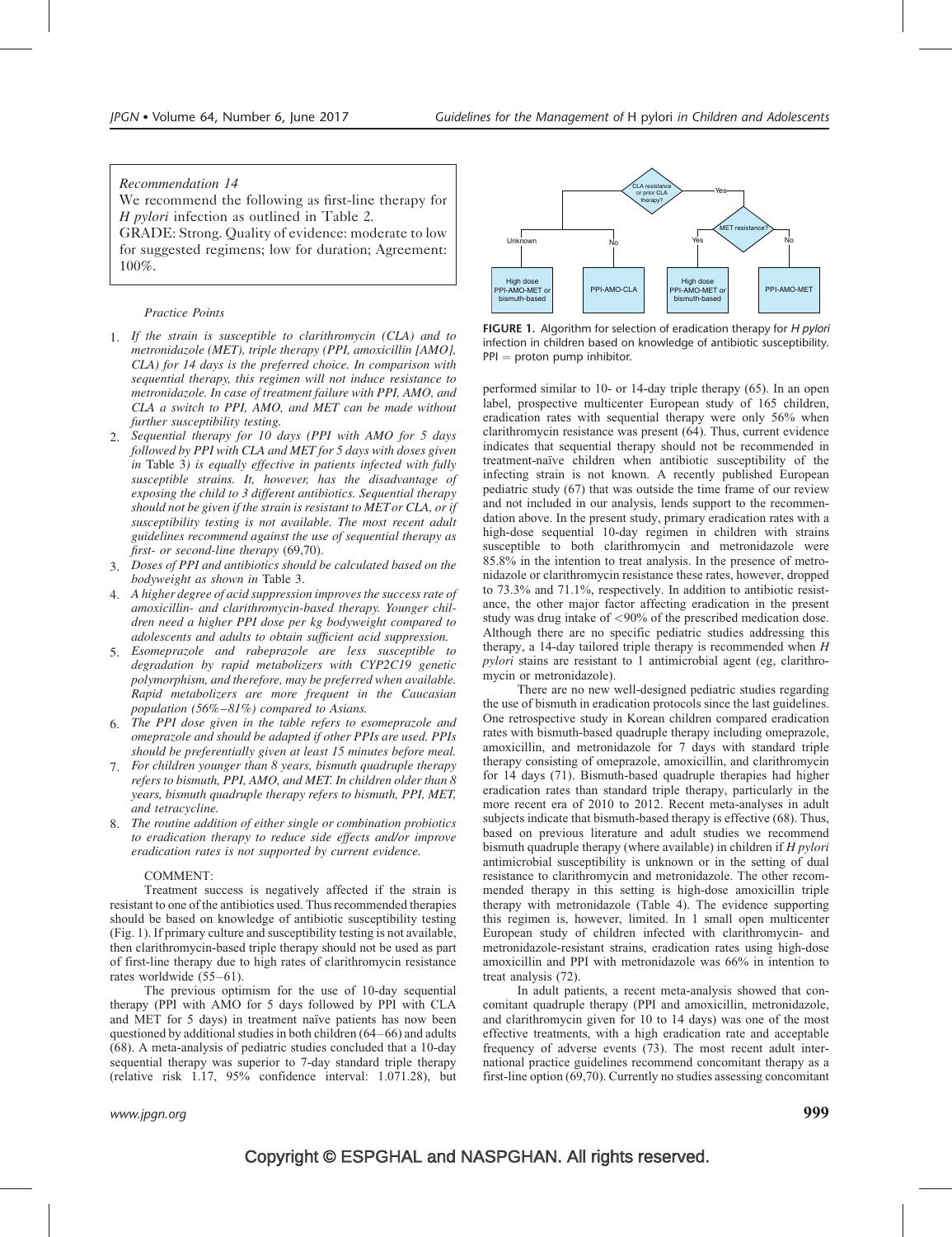therapy in the pediatric setting are available for comparison. Future studies should assess this therapy in children and adolescents. In children with primary double resistance to clarithromycin and metronidazole, concomitant therapy may be a better option compared to triple therapy with high-dose amoxicillin.

There are limited well-designed studies in children and adolescents with respect to the optimal duration of anti– $H$  pylori therapy. Regardless of the length of therapy, the choice of antibiotics or the dosing schedule, eradication rates for most anti–H pylori therapies are less than the recommended 90% per protocol treatment success. Meta-analyses of optimal duration of  $H$  pylori eradication therapy in adults have been performed and show that increasing the duration of therapy enhances eradication rates [\(74\)](#page-12-0). With respect to triple therapy, a recent systematic review and network analysis of studies in adults showed that 14-day duration of treatment improves eradication rates compared to 10-day, and both are superior to 7-day treatment [\(68\).](#page-12-0) Of note, longer duration therapies were associated with increased rate of adverse events in the present study.

The role of supplemental probiotic therapy to reduce adverse effects, improve adherence, and, thereby, increase efficacy of H pylori eradication regimens remains controversial. Several metaanalyses have attempted to address this  $(75-77)$ . Although these studies suggest that there may be a benefit for reduction of adverse effects and improved efficacy when added to H pylori eradication therapy, the studies included in these meta-analyses employ different probiotic strains and concentrations making it difficult to draw meaningful conclusions. Therefore, additional sufficiently powered pediatric studies with specific probiotic strains should be performed to develop more reliable conclusions about the benefit of probiotics in H pylori eradication regimens.

There is no evidence to suggest that testing and treating family members for H *pylori* infection reduces the risk of reinfection. Of note, recent vaccine trials suggest that in areas with high endemic rates of infection, infection rates are low in children older than  $6$  years  $(4)$ .

## Recommendation 15a

We recommend that the outcome of anti– $H$  pylori therapy be assessed at least 4 weeks after completion of therapy.

GRADE: strong recommendation. Quality of evidence: moderate. Agreement: 100%.

Recommendation 15b

We recommend that one of the following tests be used to determine whether  $H$  *pylori* treatment was successful:

 $(1)$  The  $^{13}$ C-UBT.

(2) A 2-step monoclonal stool  $H$  *pylori* antigen test. GRADE: Strong recommendation. Quality of evidence: high. Agreement: 93%.

#### Practice Points

- 1. The relief of symptoms is not an indicator for successful treatment. Therefore, all children treated for H pylori should be assessed for treatment success with a reliable test.
- 2. Endoscopy and biopsy-based tests to confirm eradication are rarely needed in pediatric patients with uncomplicated PUD. Gastric and duodenal peptic ulcers have a low risk for relapse with clearance of the infection.
- 3. The  ${}^{13}C$ -UBT may give false-positive results in children younger than 6 years of age because of the lower distribution volume and different  $CO<sub>2</sub>$  production rate [\(78–80\).](#page-12-0) Falsepositive results may also be due to technical difficulties in performing  ${}^{13}C$ -UBT in young children because they are often unwilling to swallow the substrate and oral urease–producing organisms can then split the substrate. This has little relevance in clinical practice in which eradication therapy is, however, rarely indicated in children younger than 6 years.<br>4. The use of <sup>14</sup>C-UBT is not recommended in children.
- 
- 5. The accuracy of the 2-step monoclonal stool antigen test is comparable to the  $^{13}$ C-UBT and performance is unrelated to age. This test is not available (licensed) in North America.
- 6. The polyclonal stool antigen test has a lower accuracy compared to the  $^{13}$ C-UBT and the monoclonal stood test, but may be an option in situations when neither of the other 2 tests are available [\(81,82\).](#page-12-0)
- 7. Rapid office-based stool tests have a lower performance compared to laboratory-based tests.

#### COMMENT:

When considering a test for cure, it is important to employ the most accurate test for active infection [\(78\).](#page-12-0) In most clinical settings, noninvasive testing, either  $^{13}$ C-UBT or fecal antigen testing should be employed to ensure cure of infection has been achieved  $(78)$ . The <sup>13</sup>C-UBT is well validated against invasive tests and performs well even with a variety of test protocols [\(79,80\).](#page-12-0) In contrast, fecal tests depend on the antigen used and may differ in their performance  $(81-86)$ . For both <sup>13</sup>C-UBT and fecal antigen testing, false-negative results can occur when medications are taken that decrease the bacterial load or suppress gastric acid [\(78\).](#page-12-0) Therefore testing for cure should be performed at least 4 weeks after completion of eradication therapy to avoid falsenegative results.

#### Recommendation 16

We recommend that when  $H$  pylori treatment fails, rescue therapy should be individualized considering antibiotic susceptibility, the age of the child, and available antimicrobial options.

GRADE: Strong recommendation. Quality of evidence: low. Agreement: 93%.

#### Practice Points

1. See [Table 5](#page-4-0) for specific recommendations for rescue therapy.

#### COMMENT:

In comparison with adults, reduced options for rescue therapy exist in children, further emphasizing the need for the selection of initial regimens with the best chance of success. In patients who have previously failed H pylori eradication therapy, the choice of rescue therapy should consider initial antibiotic susceptibility status (if known) and the first-line regimens employed ([Table 5](#page-4-0)). Where possible, rescue therapy should be based on antibiotic resistance profiles. Antibiotics with a high likelihood of the infecting strain to develop secondary resistance (eg, clarithromycin, metronidazole) should be avoided if they were employed in the initial regimen. Studies in adults suggest that increasing acid suppression and metronidazole dose may improve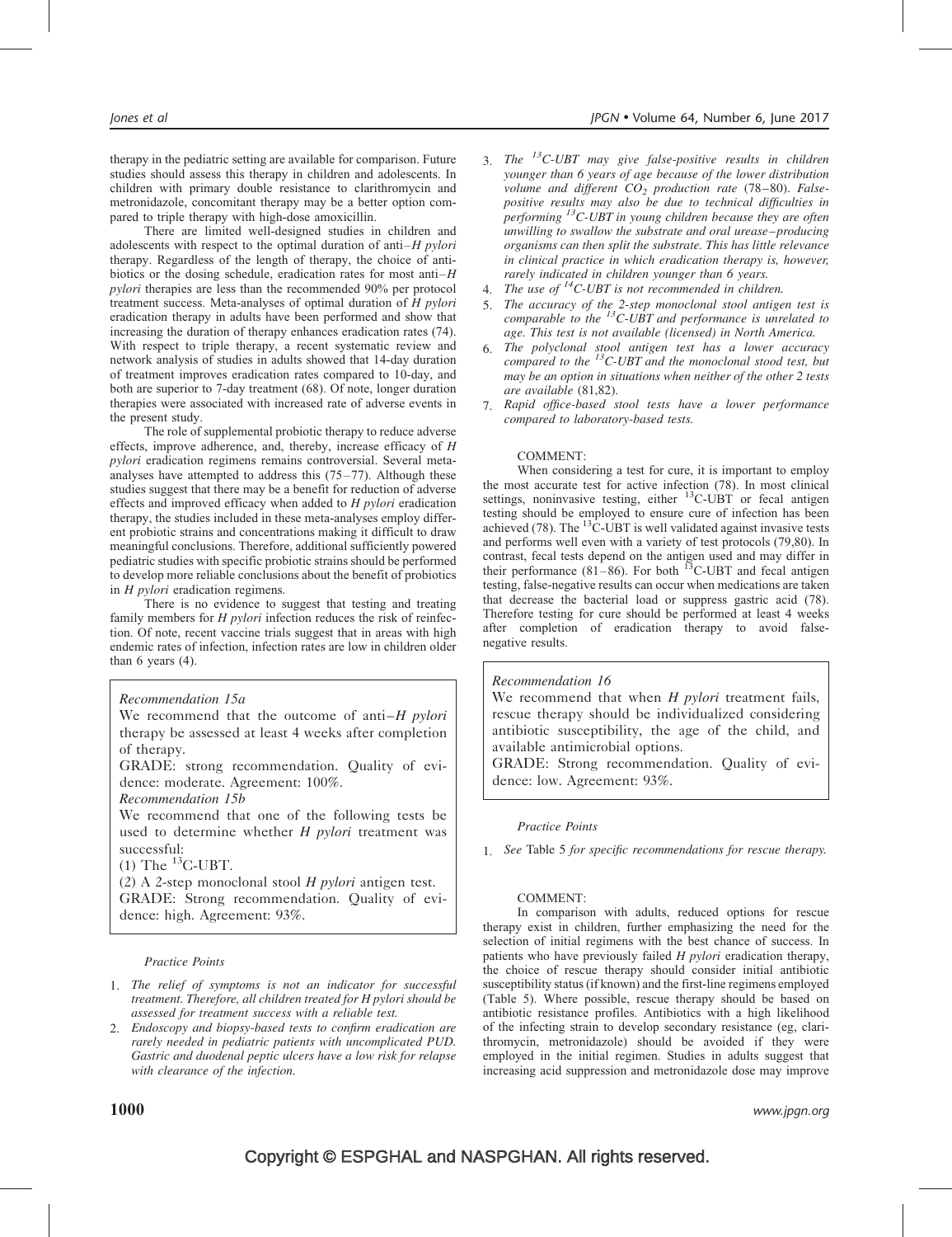efficacy of eradication therapy [\(87\).](#page-12-0) Although there are no data addressing this issue for rescue therapy in children, employing higher dosages of PPI and metronidazole may be considered. As described in recommendation 14, 1 study showed that in children infected with clarithromycin- and metronidazole-resistant strains, the eradication rate using high dose amoxicillin and PPI with metronidazole was 66% in intention to treat analysis [\(72\).](#page-12-0) In a recent multicenter, open-label, single-arm, clinical trial [\(82\)](#page-12-0) of H pylori–positive adults who had failed more than one previous course of omeprazole-amoxicillin-clarithromycin therapy, a quadruple regimen of bismuth, metronidazole, and tetracycline plus omeprazole produced a high eradication rate (up to 95.8%). As expected, these authors concluded that bismuth-based regimen offers an effective option as rescue therapy [\(88\)](#page-12-0).

# SUMMARY

Because of the unacceptably low  $H$  pylori eradication rates in children reported in the literature from different countries, and the increasing rates of antibiotic resistance, these guidelines now focus on prescribing treatment for H pylori in children only when it is clinically indicated, or when following discussion with parents it is deemed appropriate to treat an incidental finding of H pylori in children (Table 6). Previous guideline recommendations of triple or sequential therapy for treatment-naïve  $H$  pylori–infected children and adolescents can no longer be supported. Instead, to achieve an initial eradication success rate of 90% and higher, therapy should be based on knowledge of antibiotic resistance profiles and therapy tailored accordingly using sufficiently high doses and treatment durations of 10 to 14 days. The importance of adherence for optimal successful eradication should be emphasized to the parents and child. Clarithromycin-containing regimens should be restricted to those infected with clarithromycin-susceptible strains. When antibiotic susceptibility profiles are not known, high-dose triple therapy with PPI, amoxicillin, and metronidazole for 14 days is recommended as first-line therapy. Bismuth-based quadruple therapy can also be considered for first-line therapy in countries where it is licensed for use in children. As with the previous guidelines, testing for cure should be performed with either the  $C^{13}$ -UBT or a fecal antigen test at least 4 weeks after therapy to avoid false-negative results. Second-line therapies present a real challenge in children due to the limited number of antibiotics that are appropriate to use in children. Second-line therapies should take into consideration the antibiotics employed for the initial therapy, duration of treatment, and, where possible, should be based on antibiotic resistance profiles.

# Future Directions for the Management of H pylori–infected Children

Future studies should focus on obtaining antibiotic resistance rates across regions to help direct optimal therapy. In addition, highquality studies evaluating novel approaches and therapies in children including quadruple concomitant therapy (PPI and amoxicillin, metronidazole, and clarithromycin given for 10–14 days), bismuth-based regimens, and the role of supplemental probiotics are needed. Importantly, studies of prevention of infection with optimization of vaccine strategies should be performed.

TABLE 6. Highlights of changes in new guidelines in comparison to the previous guidelines

| New recommendations                                                                                                                                                                                | Previous recommendations                                                                                             |
|----------------------------------------------------------------------------------------------------------------------------------------------------------------------------------------------------|----------------------------------------------------------------------------------------------------------------------|
| 1. Who to test for $H$ pylori infection                                                                                                                                                            |                                                                                                                      |
| Testing for H pylori during endoscopy should only be performed if intending to<br>treat                                                                                                            | Not addressed                                                                                                        |
| Testing for <i>H pylori</i> is not recommended in the initial investigation of iron<br>deficiency anemia                                                                                           | Not addressed                                                                                                        |
| Weak recommendation to consider noninvasive testing for $H$ <i>pylori</i> infection in the<br>setting of chronic ITP                                                                               | Insufficient evidence that infection is causally related to ITP                                                      |
| Recommend against testing in the setting of short stature                                                                                                                                          | Insufficient evidence that infection is causally related to short<br>stature                                         |
| Removal of recommendation for testing in the setting of family history of gastric<br>cancer or MALT, as rarely encountered                                                                         | Consider testing in the setting of family history of gastric<br>cancer or MALT                                       |
| 2. How to test for $H$ pylori                                                                                                                                                                      |                                                                                                                      |
| Six gastric biopsies for either (a) histopathology ( $H$ pylori-positive gastritis) plus<br>at least 1 other positive biopsy-based test or (b) positive culture.                                   | Biopsies from corpus and antrum for histopathology plus rapid<br>urease test or culture                              |
| 3. Who to treat with $H$ <i>pylori</i> infection                                                                                                                                                   |                                                                                                                      |
| If <i>H</i> pylori is an incidental finding at endoscopy treatment may be considered<br>following careful discussion of the risks and benefits of $H$ pylori treatment with the<br>patient/parents | When $H$ pylori is detected by biopsy-based methods in absence<br>of PUD, treatment may be considered                |
| Weak recommendation for patient with chronic ITP                                                                                                                                                   |                                                                                                                      |
| 4. How to treat infected patients                                                                                                                                                                  |                                                                                                                      |
| Evaluation of effectiveness of first-line therapy in national/regional centers                                                                                                                     | Surveillance of antibiotic resistance rates in different countries                                                   |
| Differences in first-line recommended therapies and dosing (see Table 2 and<br>algorithm)                                                                                                          | First-line therapy options: standard triple,<br>$bismuth + amoxicillin + imidazole or sequential$                    |
| Tailored treatment based on antibiotic sensitivity where available.                                                                                                                                | In areas with high clarithromycin resistance, perform<br>susceptibility testing for clarithromycin to tailor its use |
| Duration of therapy 14 days                                                                                                                                                                        | Duration of therapy $7-14$ days                                                                                      |
| Higher dose of PPI, particularly in younger children, with doses from 1.5 to 2.5 mg/<br>kg bodyweight and day                                                                                      | PPI dose ranging from 1 to 2 mg/kg bodyweight and day                                                                |
| Recommendation that physician explain to the patient/ family the importance of<br>adherence                                                                                                        | Not a specific recommendation, addressed in discussion                                                               |

 $ITP =$  immune thrombocytopenic purpura; MALT = mucosa-associated lymphoid tissue; PPI = proton pump inhibitor; PUD = peptic ulcer disease.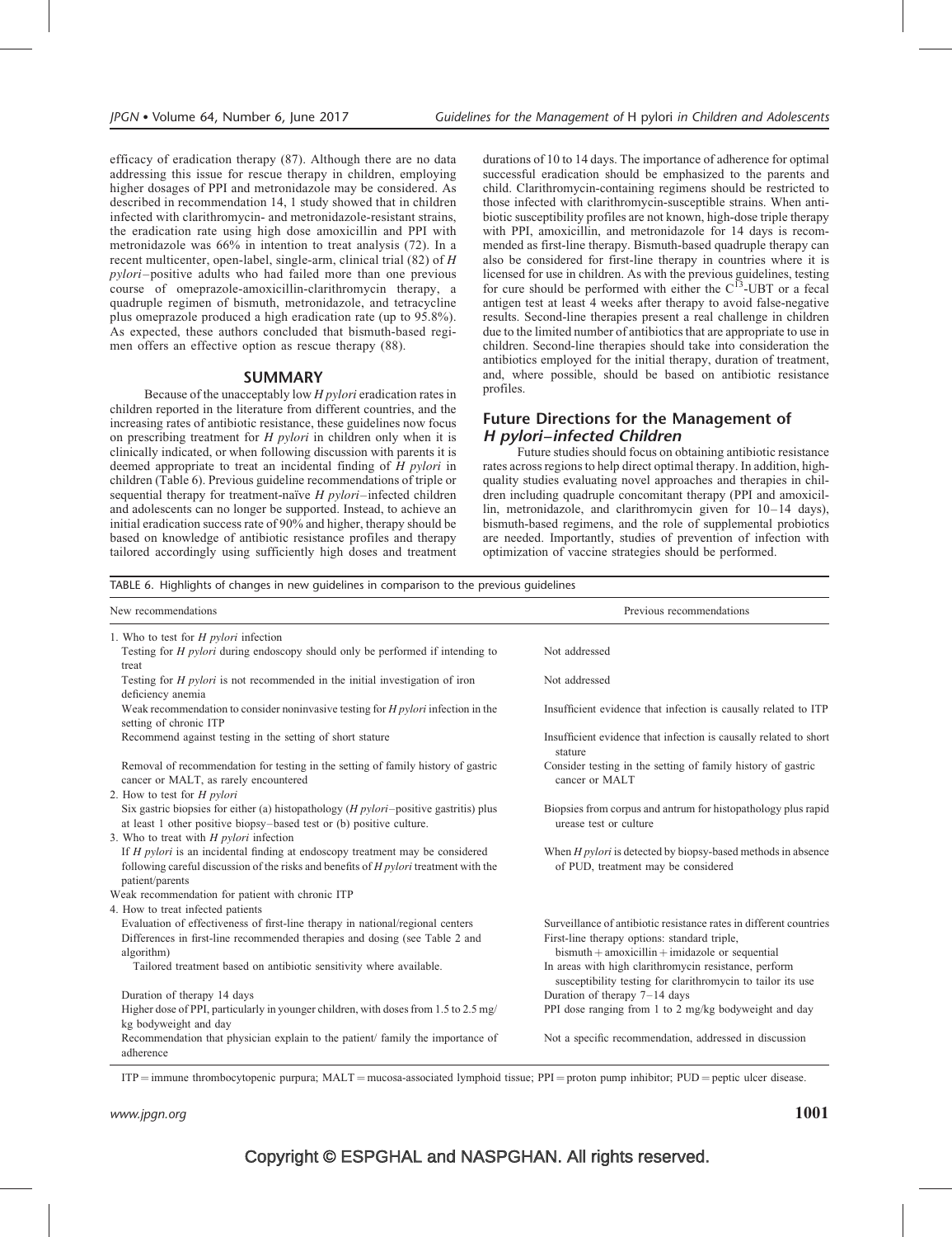<span id="page-11-0"></span>ESPGHAN and NASPGHAN are not responsible for the practices of health care providers and provide guidelines and position papers as indicators of best practice only. Diagnosis and treatment are at the discretion of physicians.

#### REFERENCES

- 1. Amieva M, Peek RM Jr. Pathobiology of Helicobacter pylori– associated gastric cancer. Gastroenterology 2016;150:64–78.
- 2. Sierra MS, Hastings EV, Goodman KJ. What do we know about benefits of H. pylori treatment in childhood? Gut Microbes 2013;4: 549–67.
- 3. Spee LAA. Association between Helicobacter pylori and gastrointestinal symptoms in children. Pediatrics 2010;125:e651–69.
- 4. Zeng M, Mao XH, Li JX, et al. Efficacy, safety, and immunogenicity of an oral recombinant Helicobacter pylori vaccine in children in China: a randomised, double-blind, placebo-controlled, phase 3 trial. Lancet 2015;386:1457–64.
- 5. Graham DY, Fischbach L. Helicobacter pylori treatment in the era of increasing antibiotic resistance. Gut 2010;59:1143–53.
- 6. Koletzko S, Jones NL, Goodman KJ, et al. Evidence-based guidelines from ESPGHAN and NASPGHAN for Helicobacter pylori infection in children. J Pediatr Gastroenterol Nutr 2011;53:230–43.
- 7. Guyatt GH, Oxman AD, Vist GE, et al. GRADE: an emerging consensus on rating quality of evidence and strength of recommendations. BMJ 2008;336:924–6.
- 8. Harris PR, Wright SW, Serrano C, et al. Helicobacter pylori gastritis in children is associated with a regulatory T-cell response. Gastroenter- $\omega$ <sub>0</sub> $\omega$  2008;134:491-9.
- 9. Melo FF, Rocha AM, Rocha GA, et al. A regulatory instead of an IL-17 T response predominates in Helicobacter pylori-associated gastritis in children. Microb Infect 2012;14:341–7.
- 10. Sivapalasingam S, Rajasingham A, Macy JT, et al. Recurrence of Helicobacter pylori infection in Bolivian children and adults after a population-based "screen and treat" strategy. Helicobacter 2014;19: 343–8.
- 11. Morgan DR, Torres J, Sexton R, et al. Risk of recurrent Helicobacter pylori infection 1 year after initial eradication therapy in 7 Latin American communities. JAMA 2013;309:578–86.
- 12. Feydt-Schmidt A, Kindermann A, Konstantopoulos N, et al. Reinfection rate in children after successful Helicobacter pylori eradication. Eur J Gastroenterol Hepatol 2002;14:1119–23.
- 13. Leontiiadis G, Ford AC. Helicobacter pylori eradication: gastric cancer prevention. Systematic review 406. BMJ Clin Evid 2015;12:406[http://](http://clinicalevidence.bmj.com.myaccess.library.utoronto.ca/x/systematic-review/0406/overview.html) [clinicalevidence.bmj.com.myaccess.library.utoronto.ca/x/systematic](http://clinicalevidence.bmj.com.myaccess.library.utoronto.ca/x/systematic-review/0406/overview.html)[review/0406/overview.html](http://clinicalevidence.bmj.com.myaccess.library.utoronto.ca/x/systematic-review/0406/overview.html). 2015. Accessed January 8, 2016.
- 14. Blaser MJ, Chen Y, Reibman J. Does Helicobacter pylori infection protect against asthma and allergy? Gut 2008;57:561-7.
- 15. Serrano CA, Talesnik E, Pena A, et al. Inverse correlation between allergy markers and Helicobacter pylori infection in children is associated with elevated levels of TGF-beta. Eur J Gastroenterol Hepatol 2011;23:656–63.
- 16. Zevit N, Balicer RD, Cohen HA, et al. Inverse association between Helicobacter pylori and pediatric asthma in a high-prevalence population. Helicobacter 2011;17:30–5.
- 17. Amberbir A, Medhin G, Erku W, et al. Effect of helicobacter, geohelminth infection and selected commensal bacteria on the risk of allergic disease and sensitization in 3-year-old Ethiopian children. Clin Exp Allergy 2011;41:1422–30.
- 18. Arnold IC, Hitzler I, Müller A. The immunomodulatory properties of Helicobacter pylori confer protection against allergic and chronic inflammatory disorders. Front Cell Infect Microbiol 2012;2:1–11.
- 19. Bontems P, Kalach N, Vanderpas J, et al. Helicobacter pylori Infection in European children with gastro-duodenal ulcers and erosions. Pediatr Infect Dis J 2013;32:1324–9.
- 20. Hyams JS, Di Lorenzo C, Saps M, et al. Functional disorders: children and adolescents. Gastroenterology 2016 [Epub ahead of print].
- 21. Emiroglu HH. Is there a relationship between Helicobacter pylori infection and erosive reflux disease in children? Acta Pædiatrica 2010;99:121–5.
- 22. Llanes R, Millan LM, Escobar MP, et al. Low prevalence of Helicobacter pylori among symptomatic children from a hospital in Havana, Cuba. J Trop Pediatr 2012;58:231–4.
- 23. Mansour MM, Al Hadidi KhM, Omar MA. Helicobacter pylori and recurrent abdominal pain in children: is there any relation? Trop Gastroenterol 2012;33:55–61.
- 24. Ganesh M, Nurko S. Functional dyspepsia in children. Pediatr Ann 2014;43:e101–5.
- 25. Thakkar K, Chen L, Tessier ME, et al. Outcomes of children after esophagogastroduodenoscopy for chronic abdominal pain. Clin Gastroenterol Hepatol 2014;12:963–9.
- 26. Dhroove G, Chogle A, Saps M. A million-dollar work-up for abdominal pain: is it worth it? J Pediatr Gastroenterol Nutr 2010;51:579-83.
- 27. Thompson J, Biggs BA, Pasricha SR. Effects of daily iron supplementation in 2- to 5-year-old children: systematic review and meta-analysis. Pediatrics 2013;131:739–53.
- 28. WHO. Guideline: Intermittent Iron Supplementation in Preschool and School-age Children Geneva: World Health Organization; 2011.
- 29. Muhsen K, Nir A, Spungin-Bialik A, et al. Interaction among ethnicity, socioeconomic status, and Helicobacter pylori seroprevalence in Israeli children and adolescents. J Pediatr Gastroenterol Nutr 2011;53:524–7.
- 30. Bauer S, Krumbiegel P, Richter M, et al. Influence of sociodemographic factors on Helicobacter pylori prevalence variability among schoolchildren in Leipzig, Germany. A long-term follow-up study. Cent Eur J Public Health 2011;19:42–5.
- 31. Janjetic MA, Goldman CG, Balcarce NE, et al. Iron, zinc, and copper nutritional status in children infected with Helicobacter pylori. J Pediatr Gastroenterol Nutr 2010;51:85–9.
- 32. Mendoza E, Camorlinga-Ponce M, Perez-Perez G, et al. Present and past Helicobacter pylori infection in Mexican school children. Helicobacter 2014;19:55–64.
- 33. Pacey A, Weiler H, Egeland GM. Low prevalence of iron-deficiency anaemia among Inuit preschool children: Nunavut Inuit Child Health Survey, 2007–2008. Public Health Nutr 2011;14:1415–23.
- 34. Thankachan P, Muthayya S, Sierksma A, et al. Helicobacter pylori infection does not influence the efficacy of iron and vitamin B(12) fortification in marginally nourished Indian children. Eur J Clin Nutr 2010;64:1101–7.
- 35. Gonzalez- Lopez MA, Velazquez-Guardarrama N, Romero-Espejel ME, et al. Heliocbacter pylori secretes the chaperonin GroEL (HSP60) which binds iron. FEBS Lett 2013;587:1823–8.
- 36. Xia W, Zhang X, Wang J, et al. Survey of anaemia and Helicobacter pylori infection in adolescent girls in Suihua, China and enhancement of iron intervention effects by H. pylori eradication. Br J Nutr 2012;108: 357–62.
- 37. Ferrara M, Capozzi L, Russo R. Effect of Helicobacter pylori eradication on platelet count in children with chronic idiopathic thrombocytopenic purpura. Hematology 2009;14:282–5.
- 38. Russo G, Miraglia V, Branciforte F, et al. Effect of eradication of Helicobacter pylori in children with chronic immune thrombocytopenia: a prospective, controlled, multicenter study. Pediatr Blood Cancer 2011;56:273–8.
- 39. Brito HS, Braga JA, Loggetto SR, et al. Helicobacter pylori infection and immune thrombocytopenic purpura in children and adolescents: a randomized controlled trial. Platelets 2015;26:336–41.
- 40. Vilchis J, Duque X, Mera R, et al. Association of Helicobacter pylori infection and height of Mexican children of low socioeconomic level attending boarding schools. Am J Trop Med Hyg 2009;81:1091–6.
- 41. Gulcan M, Ozen A, Karalepe HO, et al. Impact of H. pylori on growth: is the infection or mucosal disease related to growth impairment? Dig Dis Sci 2010;55:2878–86.
- 42. Ozen A, Furman A, Berber M, et al. The effect of Helicobacter pylori and economic status on growth parameters and leptin, ghrelin, and insulin-like growth factor (IGF)-I concentrations in children. Helicobacter 2011;16:55–65.
- 43. Kwiecien J, Ziora K, Oswiecimska J, et al. Prevalence of Helicobacter pylori in children with growth deficiency. Pediatria Wspolczesna 2010;12:2010.
- 44. Yang YJ, Sheu BS, Yang HB, et al. Eradication of Helicobacter pylori increases childhood growth and serum acylated ghrelin levels. World J Gastroenterol 2012;18:2674–81.

# $\bf 1002$  www.jpgn.org